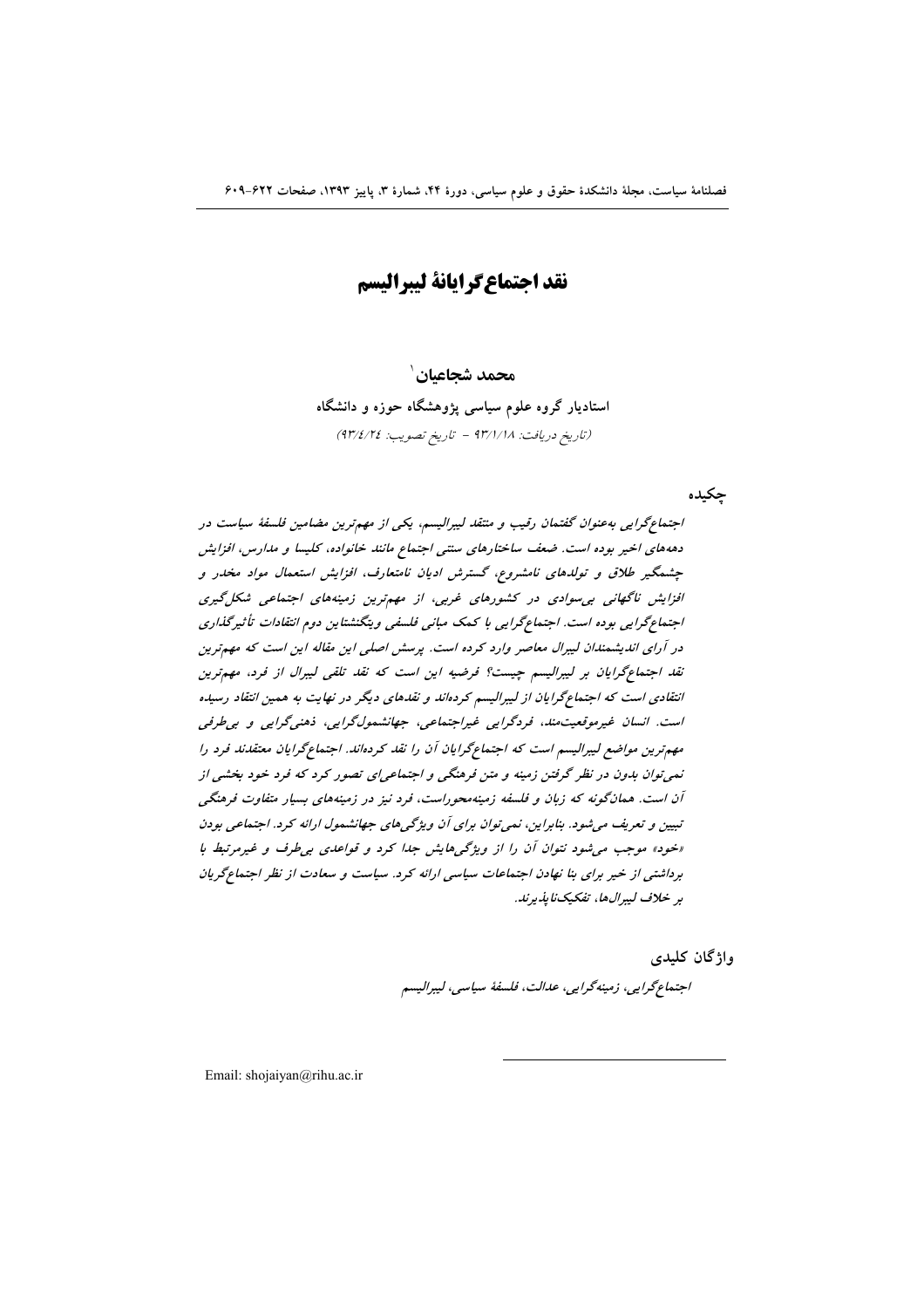مقدمه

اجتماع\$رایی ٰ یکی از مهمترین گفتمانهای معاصر در زمینهٔ فلسفهٔ اخلاق و سیاست است کـه در دهههای پایانی قرن بیستم مطرح شـده اسـت و اندیــشمندان ایــن مکتــب بــسیاری از آرای لیبرال&ا بهویژه در زمینهٔ عدالت<sup>۲</sup> را نقد کردهاند. در دیدگاه کلــی مــیتــوان گفــت نظریــههــای عدالت اجتماعی بهطور سـنتی ارزش آزادی، برابـری، یـا اجتمـاع را تبیـین مـیکننـد. فلاسـفهٔ سیاسی، بهویژه در قرن بیستم بیشتر بر دو ارزش اول یا ترکیبی ًاز آنها تأکید کـردهانــد، امــا از ارزش سوم تا اوایل دههٔ هشتاد غفلت شده است. غفلـت از ارزش اجتمــاع در نظریــهیــردازی دربارهٔ عدالت یکی از مهمترین مضامین فلسفهٔ سیاسی در دهههای پایانی قرن بیستم بوده است كه علاقه به اجتماع تقويت و از بي توجهي به آن انتقاد شده اسـت (جيكـوبز،١٣٨۶ :١٨۶). بــر ايــن اساس، نقد اجتماع گرایانه از لیبرالیسم از دههٔ هشتاد موضوع محوری برای فلسفهٔ سیاسی بوده است و بیشتر با عنوان «اجتماعگرایی» به دیدگاههای چهار متفکر معروف، سـندل، مکینتـایر،ت يلور، و والزر، اطلاق مي شود (Mulhall and Swift, 1992: VII). يرسش اصلي مقاله اين است ك مهمترین نقد اجتماعگرایان بر لیبرالیسم چیست؟ فرضیه این است که نقد تلقی لیبـرال از فـرد، مهم ترین انتقاد است و انتقادات دیگر در نهایت به این انتقاد برمی گردند. بهمنظور پاسخ به ایــن پرسش، ابتدا زمینههای اجتماعی و فلسفی شکل گیری اجتماعگرایی بررسی می شود، سـپس بـا بررسی مهمترین مواضع اندیشمندان برجستهٔ این مکتب، نقدهای اجتماع گرایی ارائه مے شود. بخشی از این انتقادات را برخی از پژوهشگران مطرح کردهانــد (جـین همپـتن، ۱۳۸۰؛ حـسینی بهـشتی، ۱۳۸۰؛ جیکوبر، ۱۳۸۶)، اما جنبهٔ بدیع این پژوهش تلاش برای ارائـهٔ فهرسـت کامـل تـری از ایـن انتقادات است که با تحلیل آنها مرکز ثقل نقد اجتماعگرایانهٔ لیبرالسم را تبیین کند و نیز نـشان دهد انتقادات دیگر چگونه به نقطهٔ مرکزی اختلاف اجتماعگرایان و لیبرال&ا باز میگردد. جنبهٔ دیگر این مقاله تبیین زمینههای فلسفی و نظری خاصی است که اجتمـاعگرایـی در طـرح آرای خود از آنها کمک گرفته است. ازآنجاکه این پژوهش در حوزهٔ فلسفهٔ سیاسی صورت گرفتـه است، تلاش کردهایم موضوعات با رویکردی توصیفی-تحلیلی بررسی شوند.

زمینههای اجتماعی و فلسفی اجتماعگرایی

ازجمله زمینههای اجتماع گرایی انتقادهای بسیار از ساختارهای سـنتی اجتمـاع ماننــد خـانواده، کلیسا و مدارس در ایالات متحده و سایر کشورهای غربے است. نـشانهٔ ایـن مـسئله افـزایش چشمگیر طلاق و ازهـمپاشـیدگی خـانوادههـا، افـزایش تولـدهای نامـشروع، گـسترش ادیـان

1. communitarianism. 2. justice.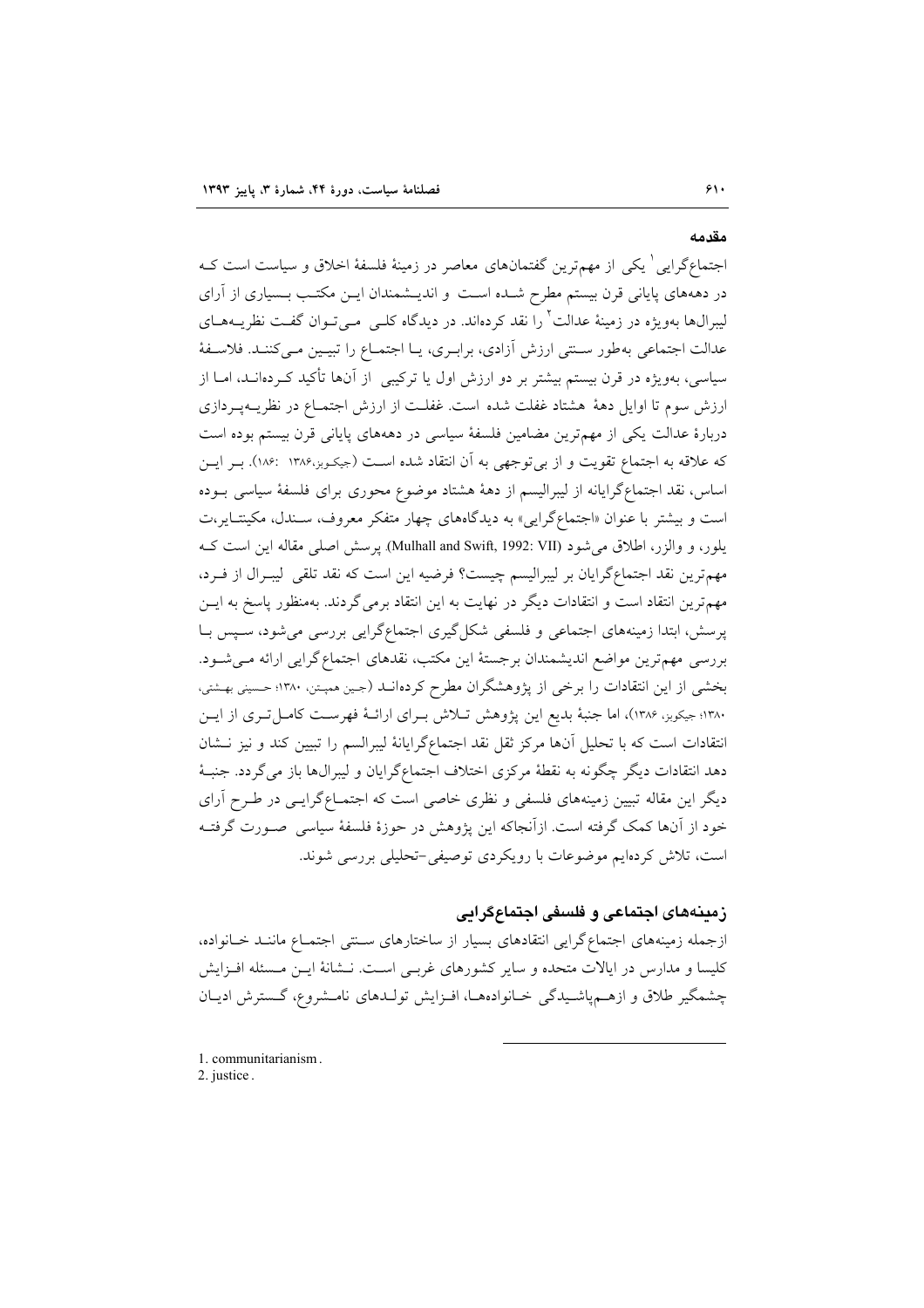نامتعارف، جرایم فزاینده، افزایش استعمال مواد مخدر و افزایش ناگهانی بی سوادی جوانان بوده است. اجتماعگرایان در هر دو زمینهٔ سیاسی و فلسفی به این مشکلات توجه کردهاند. فیلسوفان سیاسی اجتماع گرا، این تهدید گستردهٔ اجتمـاع را فقـط ناشـی از اقـدامات سیاسـی دولـتهـا نمیدانند، بلکه آن را بازتاب نقایص بنیادین در فلسفهٔ سیاسی حاکم بر غرب معاصر که بیشتر لیبرال بوده است\_میدانند. برای مثال، سندل تأکید میکنـد «ضـروریتـرین برنامـهٔ اخلاقـی و سیاسی ما احیای آن دسته از امکانات جمهوریخواهانهٔ شهروندی است که بـهطـور ضـمنی در سنت ما وجود دارد، اما در دوران معاصر بهتدريج محو شدهاند» (155: Sandel, 2005). مكينتاير، فیلسوف سیاسی اجتماعگرا نیز تأکید میکند «اَنچه در این مرحله از تـاریخ مهـم اسـت، ایجـاد ساختارهای محلی اجتماع است تا بتوان از طریق آنها از خلال اعصار تاریک جدید نزاکت و زندگی عقلانی و اخلاقی را تداوم بخشید». از سوی دیگر، این زوال اخلاقی و تلاش برای رفع اّن توجه گرایش سیاسی اجتماع گرایی نیز بوده است. این گرایش، زوال اخلاقـی را بــه برخـی سیاستها و نهادهای اجتماعی و سیاسـی نــسبت مـی۵هــد. در نتیجــه، اصــلاح یــا حــذف اَن سیاستها یا نهادها را دلیل بهبود اوضاع و در واقع بازگشت به وضع قابل قبول پیشین میداند. برای مثال، چارلز ماری در کتابی با عنوان «زمینهٔ ازدسترفته» تأکید میکند اصـلاحات رفـاهی كه از اوايل دههٔ شصت آغاز شدهاند، علت اصلي فروپاشي خـانوادههـاي سـنتي اسـت، چـون وابستگی به دولت را تشویق و بنیانهای اخلاق را سست مـیکننــد (جیکـوبر، ۱۳۸۶: ۱۹۳). گــاهی اجتماع گرایی رویکردی محافظهکارانه به نظر می آید، شاید به این دلیـل کـه اجتمـاعگرایـان بـه فروپاشی سنتها و اجتماعات سنتی در نتیجهٔ اعمال سیاستهای لیبرال اعتراض کردهاند.

اجتماع گرایی زمینههای فلسفی ویژهای را نیز شامل مـیشـود کـه آن را از مکـاتبی متمـایز میکند که در گذشته بر اهمیت اجتماع در مقابل فرد تأکید کـردهانــد. اســاس معرفــتشــناختمی تفکر اجتماعگرا را شاید بتوان به بهترین وجه در فلسفهٔ ویتگنشتاین دوم ملاحظه کـرد. برخـی اجتماع گرایی را به شکلی خاص وامدار هگل و ارسطو معرفی کردهانـد (Sandel, 198: 7)، امـا بهنظر میرسد با توجه به تأکیدی که اجتماع گرایی جدید بر نقش معرفتشناختی جامعــه دارد، نظر صحيح تر أن است كه فلسفة ويتگنشتاين دوم را زمينهسـاز فلـسفى اجتمـاع\$رايـبي بـدانيم. می توان جنبههای معرفتشناختی رویکرد اجتماعگرانهٔ فلسفهٔ سیاسی را تا حد زیـادی در آرای ویتگنشتاین یافت. دیدگاه او در زمینهٔ فلسفهٔ زبان زمینهای را در تفکـر مـدرن فـراهم کـرد کـه الهامبخش اجتماعگرایان شد. ویتگنشتاین بهویژه در کتاب «تحقیقات فلسفی» بیان میکند بـرای فهم یک قضیه باید به معنایی مراجعه کرد که آن قضیه در زمینهای زبانی بیان میدارد. بهمنظـور تأمل فلسفی دربارهٔ زبان مذهب و سیاست باید به سنتها، شیوههـای عمـل، بازهـای زبـانی و زمینههایی توجه کنیم که واژهها در آنها جای دارند. تأملات فلسفی دربـارهٔ زبـان سیاسـت از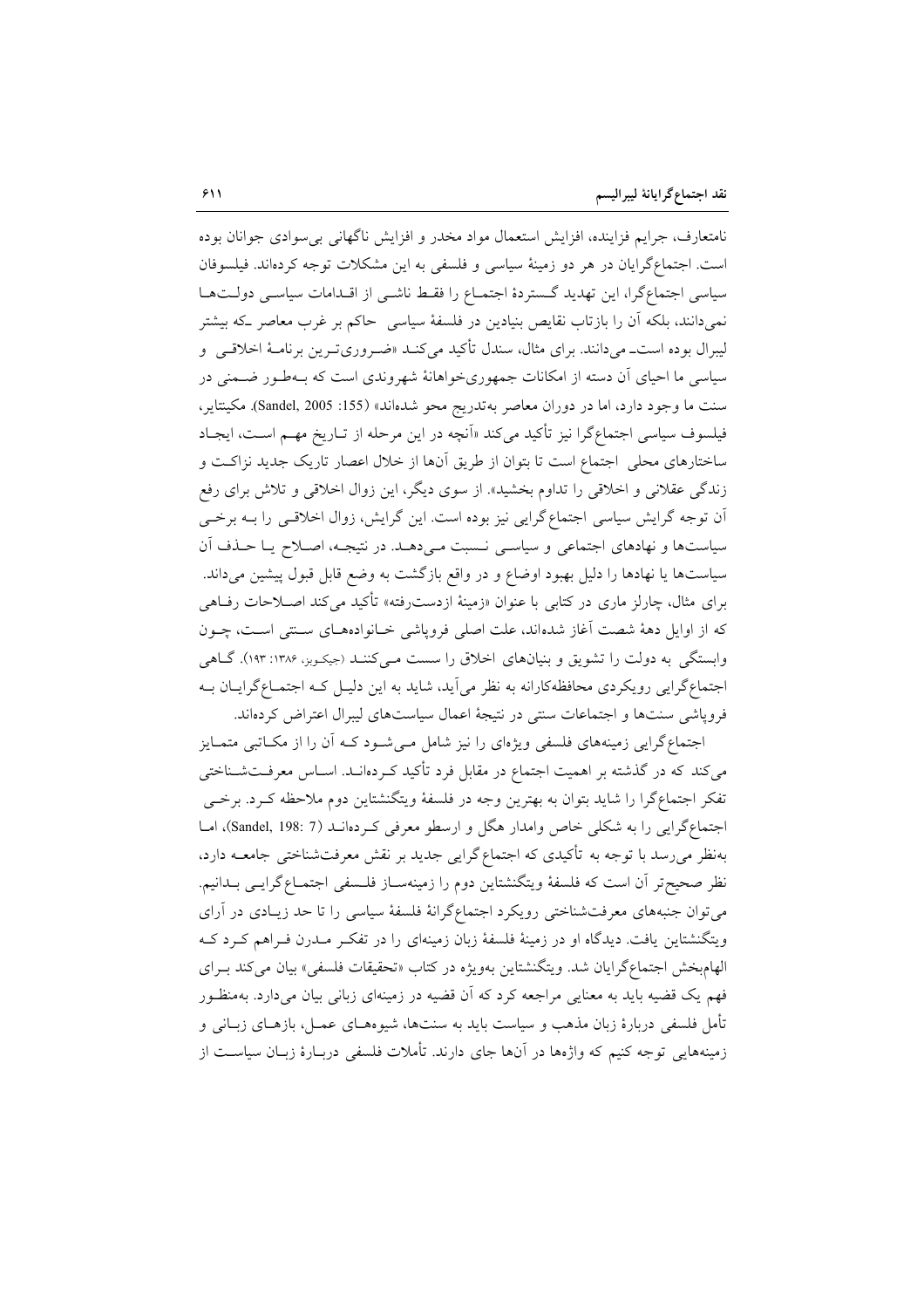طریق مفاهیم صوری یا انتزاعی که در متون و صنایع رسمی به کار برده میشوند، مانند توسـل به همسازی منطقی یا قانون عموم تناقض صورت نمیگیرد، بلکه باید در معانی مفاهیم اخلاقی و سیاسی در زمینهها و سنتهای اخلاقی خاص جستوجو کنیم. بنابراین، تأمـل فلــسفی بایــد برای فهم ارتباطات درونی ایدهها در زمینهای اجتماعی تلاش بسیاری کند. بنـابراین، فلــسفه از دیدگاه ویتگنشتاین در اصل زمینهای است و باید بـرای بـه دسـت آوردن دیـدگاهی واضـح و اصلاح شده دربارهٔ زمینه تلاش کند. موضوع مهم دیگـر در فلـسفهٔ ویتگنــشتاین رد ذاتگرایــی است. ذاتگرایی دیدگاهی است که بر اساس آن عنصری مشترک برای همـهٔ کاربردهـای یـک اصطلاح و مجموعهای دقیق از شرایط ضروری و کفایتمند وجـود دارد کـه بـر کـاربرد یـک اصطلاح حاکم است. او تأکید میکند: «این ایده که برای نیل به دیدگاه<sub>ی</sub> واضح دربارهٔ معنــای یک اصطلاح عام، باید عناصر مشترک در همهٔ کاربردها را یافت، تحقیق فلسفی را متزلزل کرده است، زیرا این دیدگاه نهتنها به نتیجه نرسیده، بلکه موجب شده است موارد واقعی و مشخصی را که بهتنهایی میتوانستند به فیلسوف در فهم کاربرد اصطلاح عـام کمـک کننـد، او بــهعنــوان موارد غیرمـرتبط رد کنـد» (330-332 :Plant, 1991). ویتگنــشتاین گــرایش بــرای یــافتن عناصــر مشترک و عمومی را به آرزوی نیل به «کلیت» مرتبط میسازد که به نظر او آلوده کـردن فلــسفه است. تمایل به کلیّت تصویری نادرست و غیرواقعی از زبان ارائه میدهد، زیـرا زبـان بافـت و ساختاری باز و چندوجهی دارد. تمایل به کلیت ما را به طرح نظریههای متـافیزیکی پیچیـدهای رهنمون می شود که با ماهیت چندوجهی زبان و ارتباطش با کردارها و شیوههای عمل اجتماعی خواه ناخواه «خاص» در تعارض است. به نظر ویتگنشتاین، درون نظریههای متافیزیکی پیچیده، زبان از زمینه جدا و بی استفاده می شود. به عینیت نمی توان اساسی متافیزیکی لحاظ کـرد، زیـرا عینیت با زمینه ارتباط درونی و ذاتی دارد و موضع و جایگاهی جدا از زمینه وجـود نــدارد کــه بتوان به واسطهٔ آن کردارهای اجتماعی و جهان را ارزیابی کرد. نظریههای متافیزیکی نمی توانند اساسی یقینی و اطمینانبخش برای شیوهٔ زندگی ایمن فراهم آورند. همچنین این نظریهها بنیـاد و اساسی برای زبان به دست نمیدهند. معانی زبان و شیوههای زندگی که زبان در آنها ریـشه دارد، بر بنیاد متافیزیکی پیشینی مبتنی نیستند، بلکه بر عکس، معیار درست و نادرست، به زبـان و کردار اجتماعی خاصی وابسته است و نمی توان آنها را به شکل مستقلی تعیین کـرد. مفهـوم عقل در شیوهٔ عمل و کردار ریشه دارد و موضعی فرافرهنگی وجود نـدارد کـه بتوانـد جایگـاه مطلقی برای عقل، آن هم مستقل از کردارهای اجتماعی، تعریف کند. بـرای مثـال، در شـطرنج حركتي خاص مي تواند درست يا غلط، خوب يا بد، موجه يا غيرموجه باشـد، امـا خــود بــازي شطرنج نه معقول و نه غیرمعقول است. اینها مسائلی درونـی و نـه بیرونـی و مطلـق هـستند. دلایل پیشینی برای عمل و اصـول پیــشینی بـرای عقـل عملـی کـه بتواننـد مــستقل از خــاص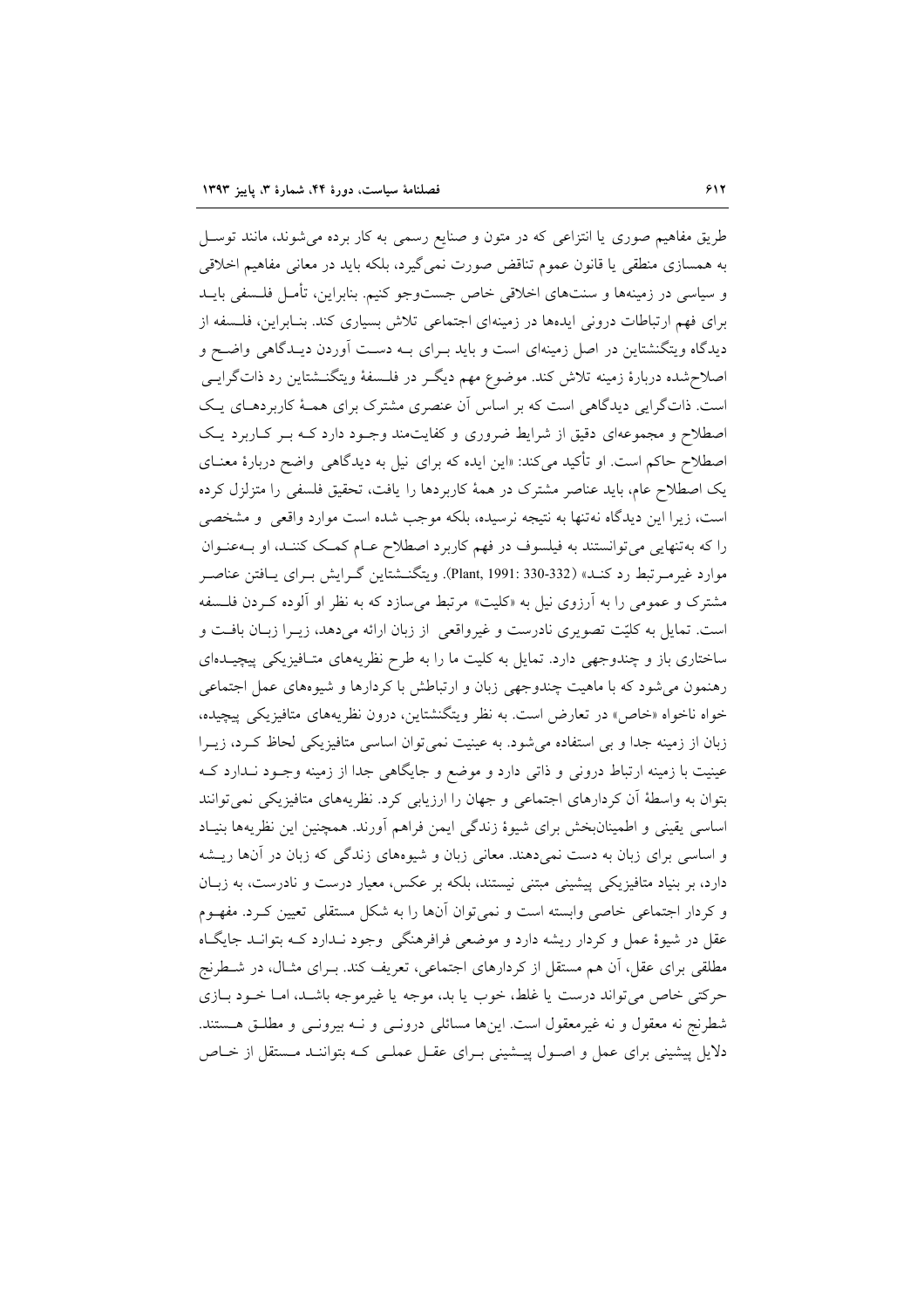بودنهاي زمينه و عمل، يقين و هويت يابند، وجود ندارد (335-333 .plant, 1991). با وجود اين، به نظر ويتگنشتاين، ايجاد معيارهايي دربارهٔ علم بهعنوان معقوليت معيارها و ارزيابي فعاليتهــا بر اساس آن معیارها در فرهنگ غربی به الگو تبدیل شده است.

ويتگنشتاين معتقد است ما نمي توانيم فارغ از زمينه (contextless) دربارهٔ عقـل تبيينـي ارائـه دهیم. همچنین نمیتوانیم عقـل را خــارج از زمینــه قــرار دهــیم و آن را الگــویی بــرای همــهٔ تبیینهای دیگر بدانیم. این ایده که واژگان و کلمات عناصر مشترک و عـام یـا تعـاریف ذاتـی ندارند به اسـتلزامي بـراي نظريــهٔ سياســي رهنمــون مــيشــود و ايــن اسـتلزام بازتــاب فلــسفهٔ ویتگنشتاین است که اجتماعگرایان تا حدّ زیادی برای ارائـهٔ تبیینـی اجتمـاعگرایانـه از ماهیـت فلسفة سياسي و نظرية عدالت از آن بهره بردهاند. آن استلزام ايــن اسـت كـه تعــاريف واضــح، شرط لازم برای نظریهٔ سیاسی نیست، بلکه تعریفی خاص از مفـاهیم سیاسـی خـود مـی توانـد تجسم موضوع سیاسی خاص یا سنت سیاسی خاص باشـد. بـرای مثـال، نظریـههـای مختلـف دربارهٔ عدالت منعکسکنندهٔ واقعیت جهان یا نظمی نیستند که ذهن و عقل ما باید از آن تبعیت کند. از دیدگاه ویتگنشتاین، این مواضع بازتاب نیازها، تعلقات، و اهداف عمومی تر ما و وابسته به زمینه هستند. آیا می توان نیازها، تعلقات، و اهدافی عمومی و غیروابسته به اجتماع را تعریف کرد؟ ویتگنشتاین معتقد است ارتباط معنادار و غیرمشروطی میان خود و زمینهٔ اجتماعی وجـود دارد که این خود، بخشی از آن است. به نظر او فلسفه و فلسفهٔ سیاسی نمی توانـد بــه شــیوهای غیراجتماعی و جدا از زمینه، اهداف، و تعلقات انسان و ماهیت بشر را تبیین کند ( .Plant, 1991 337-339). همين نكتة اساسي در فلسفة ويتكنشتاين است كه به فلسفة سياسي اجتماع گرا كمك كرده است تا با اتكا به آن، الگويي زمينهمحور پيدا كنـد. در نتيجـه فلـسفهٔ ويتگنــشتاين، زمينــهٔ نظری مهمی برای فلسفهٔ سیاسی اجتماعگرا فراهم کرد تا فلاسفهٔ سیاسی اجتماعگـرا بـا کمـک گرفتن از آن به نقد و رد مواضع اساسی لیبرالیسم معاصر در موضوعات مختلف فلسفهٔ سیاسـی بير دازند.

#### مواضع اجتماعگرايان در نقد ليبراليسم

در دو دههٔ پایانی قرن بیستم، اجتماع گرایی و منازعهٔ معروف این مکتب با لیبرالیسم، بسیاری از فعالیتها در عرصهٔ فلسفهٔ سیاسی را به خود اختصاص داد و دامنهٔ این منازعه بـه قـرن جدیـد هم كشيده شد. اجتماع گرايي جديد با انتشار چهاركتاب ظهور يافت: «در جستجوي فيضيلت» مكينتاير (١٩٨١)، «ليبراليسم ومحدوديتهاي عدالت» سندل (١٩٨٢)، «حوزههاي عدالت» والزر (۱۹۸۳) و «مقالات فلسفی» چارلز تیلور (۱۹۸۵). هر یک از این کتابها، اهداف و آرمان های ليبراليسم بهويژه دربارهٔ عدالت و حقوق را نقد كردهاند. هدف اصـلى نقـدهاى ايــن كتــابـهــا،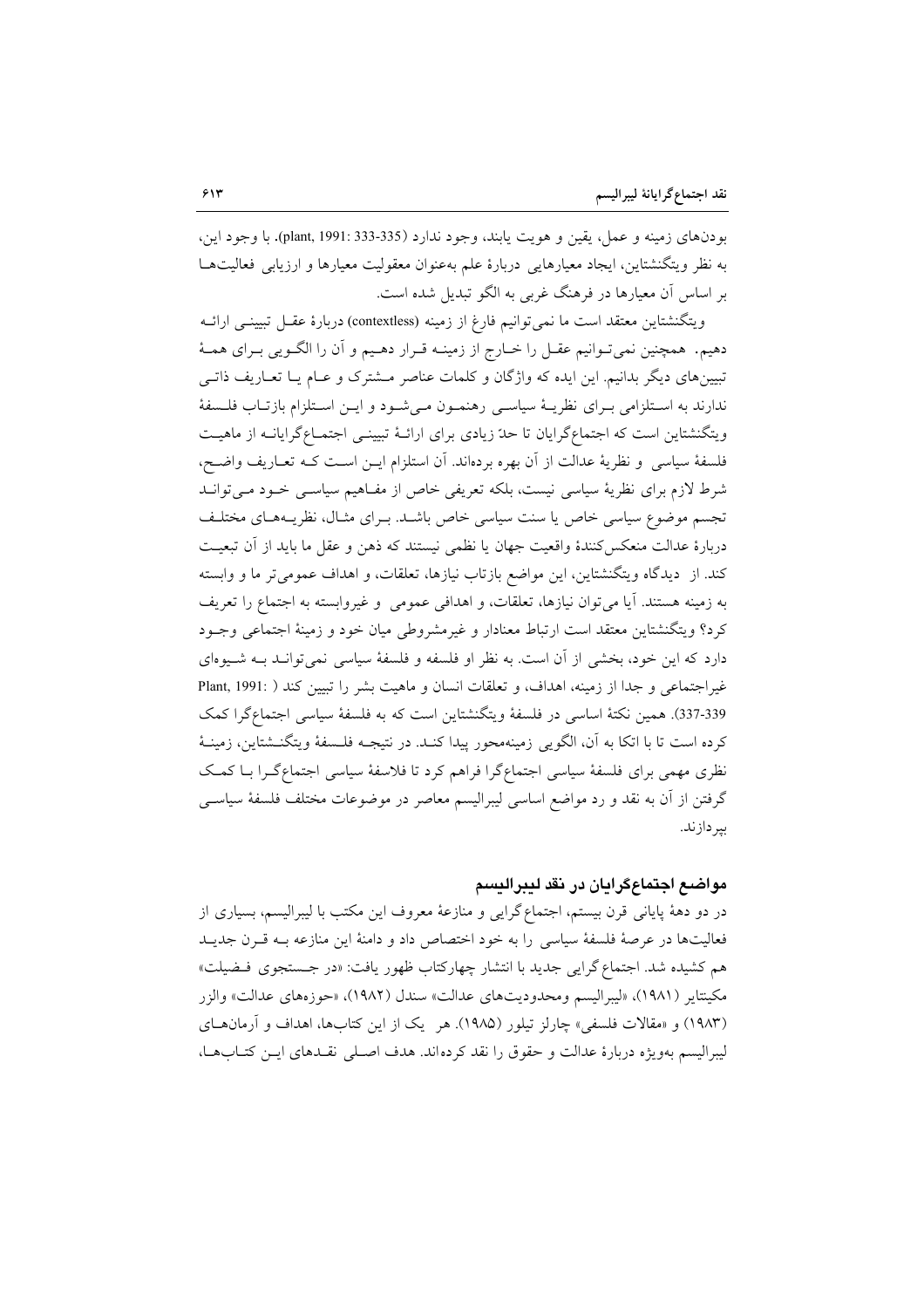«نظریهای دربارهٔ عدالت» رولز بود که در سال ۱۹۷۱ منتشر شده بود، اما آرای رابـرت نوزیـک در کتاب «هرج ومرج، دولت و ارمانشهر» (۱۹۷۴) رونالد دورکین در «جــدی گــرفتن حقــوق» (١٩٧٧) و بروس آكرمن در «عـدالت اجتمـاعي در دولـت ليبـرال» (١٩٨٠) نيـز نقـد شـدند (304 :Christian, 2009). اجتماع گرايان با منتقدان قديميتر ليبراليسم، يعنــي انديـــشمنداني چــون روسو، هگل، و مارکس تشابهاتی دارند، بهویژه بسیاری از انتقاداتی که اندیـشمندان غیرلیبـرال در قرن نوزدهم به کانت وارد کردند اجتماعگرایان هــم از لیبرالــسیم کــانتی معاصــر داشــته۱نــد (Kukathas and Pettit, 1990: 95)، اما وجه مشخصهٔ اجتمـاعگرایــی مــدرن آن اســت کــه بــرای اجتمــاع هــم نقــشي هنجــاري قائــل اســت و هـــم نقــشي معرفــتشــناختي. توجــه بــه خصلت معرفتشناسانهٔ اجتماع، جنبـهٔ بــسیار مهــم نقــد اجتمــاعگرایــان بــر لیبرالــسیم معاصــر است (325 :Plant, 1991) و به همین دلیـل متـأثر از آرای ویتگنــشتاین هــستند. از بررســی آرای اجتماعگرایان می توان چند موضع اساسی برای اندیشمندان این مکتب برشمرد که تقویم بخش اجتماع گرایی است و فلاسفهٔ اجتماع گرا با لیبرالها بر سر انها اختلافات بنیادین دارند.

#### مفهوم فرد

بخش عمدهای از تفکر اجتماعگرا معطـوف بــه نقــد مفهــوم فــرد و خــودليبرال اســت. دعــوی اجتماع گرایان در زمینه ان است که نظریهٔ سیاسی لیبرال، مردم را از اهدافشان (یا از ارزش۵ــا و تلقیهایشان از خیر) به گونهای جدا میکند که نمیتواند شیوهای که مردم در واقــع و در عمــل با اهدافشان مرتبط هستند را درک کند. برای اجتمــاعگرایــان تــصویر لیبــرال از فــرد، بــهعنــوان شخص جدا شده از تلقیهایش دربارهٔ خیر، موجب شده است از میـزان و حـدودی کـه خـود افراد به واسطهٔ این تلقیهایشان تقویم می یابنـد، غفلـت شـده اسـت. در ایـن میـان، سـندل و مكينتاير را از تلقى ليبرال از فرد بيشترين انتقادات را كـردهانــد (Mulhall and Swift, 1992: 10). سندل، یکی از مهم ترین منتقدان لیبرالیسم، معتقد است جان رولـز نمانیــدهٔ اصـلی برداشـتی از ليبراليسم است كه در فلسفة سياسي و اخلاقي معاصر بهويژه از اوايل دهة هفتـاد مـسلط بــوده است. تمركز نقد سندل بر ليبراليسم رولز معطوف به انسانشناسي است. رولـز تأكيــد مــيكنــد «خود بر اهدافی که توسط ان مورد تصدیق قرار گرفته است مقدم اســت» (Rawls, 1971: 560). سندل در توضيح اين ايدهٔ رولز بيان مي كند «اولويت فرد بر اهــدافش بــدين معناسـت كــه مــن فقط يذيرندهٔ منفعل و بدون ارادهٔ اهداف، خصوصيات، و غاياتي نيستم كه به واسطهٔ تجربــه بــه وجود أمدهاند. من فقط محصول شرايط متنوع نيستم، بلكه عـاملي فعـال و بـا اراده هـستم كـه همیشه از شرایط محیطم فراتر می روم و قابلیت انتخاب دارم. بر این اساس، همین که غایات و اهداف باید انتخـاب شـوند، بـدین معناسـت کـه خـودي وجـود دارد کـه مـیتوانـد انتخـاب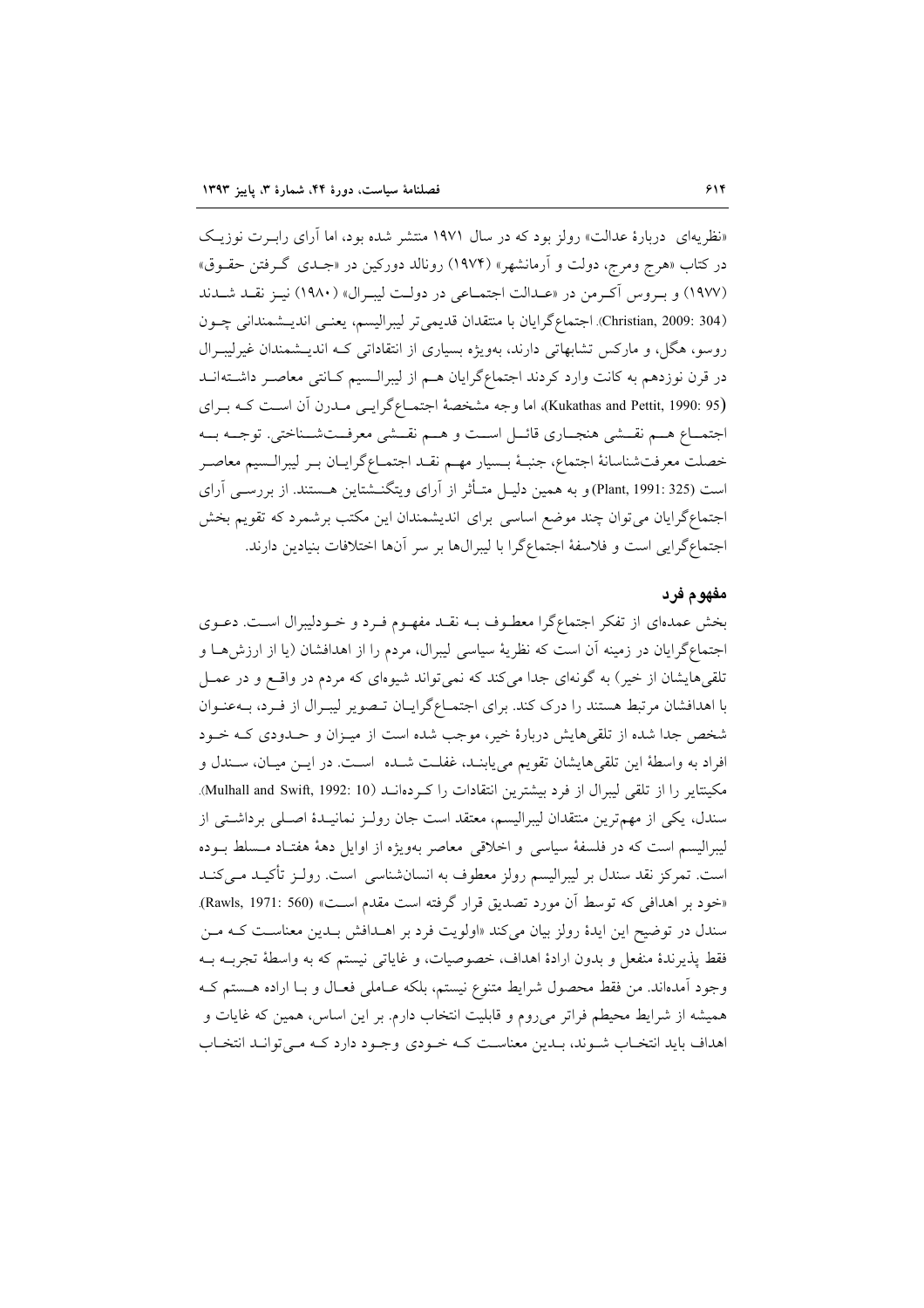كند» (Sandel, 1982: 19) هدف ليبراليسم رولز أن است كه بر نظرية خاصي دربـارة فـرد مبتنــي نباشد و ماهیت تعیین شدهٔ خاصی را به فرد نسبت ندهد. سندل معتقـد اسـت رولـز در تـلاش خود ناموفق است و نظريهاش برداشتي «بين الاذهاني» از فـرد دارد (Sandel, 1982: 62). ديـدگاه رولز علي رغم ادعايش، حاوي نوعي «فردگرايي عميق» است كـه در خــلال آن قــضاوتهــاي محتوایی دربارهٔ هویت فرد صورت میگیرد و اهداف و غایات خاصی را به فرد نسبت می دهد. تلقی رولز از فرد نه می تواند نظریهاش دربارهٔ عـدالت را پـشتیبانی کنـد و نـه اینکـه برداشـت مقبولي از توانايي ما براي عامليت و خودفهمي ارائه دهد (Sandel, 1982: 65).

مکینتایر نیز در کتاب«در جستجوی فضیلت» به جای برداشتی داوطلبانه از فرد-که مطلبوب تلقی های لیبرال است– برداشتی روایتگونه از فرد ارائه میدهد. به نظـر او، انـسانهـا مـاهیتی داستانگونه دارند: «پاسخ به این پرسش که من چه کار میکنم؟ به این سـؤال بـستگی دارد کـه من خودم را جزء كدام داستان يا داستانها مىدانم». به نظر مكينتاير، همهٔ روايات و داستانهاى زنده و فعال، خصلتي غايتگرايانه دارنـد (MacIntyre, 1981: 216). هـم سـندل و هـم مكينتـاير معتقدند چون هويت ما، به نقش هاى اجتماعى مربوط و معطوف است كـه بـهعنـوان اعـضاى اجتماعی خاص به عهده گرفتهایم، در نتیجه آنچه برای شخصی خیر است مسئلهای مربوط بـه انتخاب فردي او نيست كه او آنگونه كه ليبرالها معتقدند بتواند از اهداف خود فاصله بگيرد و برآنها مقدم باشد و بعد بهعنوان فاعلى انتخابگر، آزادانــه بــه انتخــاب خيرهــاي مــورد نظــرش بپردازد. خیر امری معطوف و مربوط به کارکرد اجتماعاتی است که فـرد بـه آنهـا تعلـق دارد. مکینتایر در این باره معتقد است «آنچه برای من خیر است باید برای فردی خیر باشـد کـه ایــن نقش ها را دارد» (جيکويز، ۱۳۸۶ :۱۹۸).

### فردگراہے غیراجتماعی

نقد دوم اجتماعگرایان این است که لیبرالیسم ارتبـاط میـان فـرد و جامعـه را بـه درسـتـی درک نمی کند، بهویژه آنکه لیبرالیسم این واقعیت را نادیده می گیرد کـه ایـن اجتماعـات هـستند کـه کیستی و ارزشهای افراد را شکل میدهند. نقد اجتماعگرایان آن است کـه وضـع اولـی رولـز، رویکردی قراردادگرایانه به نظریهٔ سیاسی دارد و بر اساس آن اهداف افراد به صورت مستقل از جامعه يا مقدم بر أن شكل مي گيرد. اين تلقى موضوع مهم را لحاظ نمى كند و أن عبارت است از اینکه جامعهای که افراد در آن زندگی میکننـد در فهـم آنهـا از خودشـان و شـيوهٔ هـدايت زندگیشان تأثیرمی گذارد. به نظر اجتماعگرایان بی توجهی لیبرالها به جنبههـای اجتمـاعی فـرد، موجب عدم مطلوبيت نظرية ليبراليسم مي شود. براي مثال، سندل معتقد است اگر ما خودمان را وجودی آزاد و مستقل از آن دسـته از پیونــدهای اخلاقــی تــصور کنــیم کــه خودمــان انتخــاب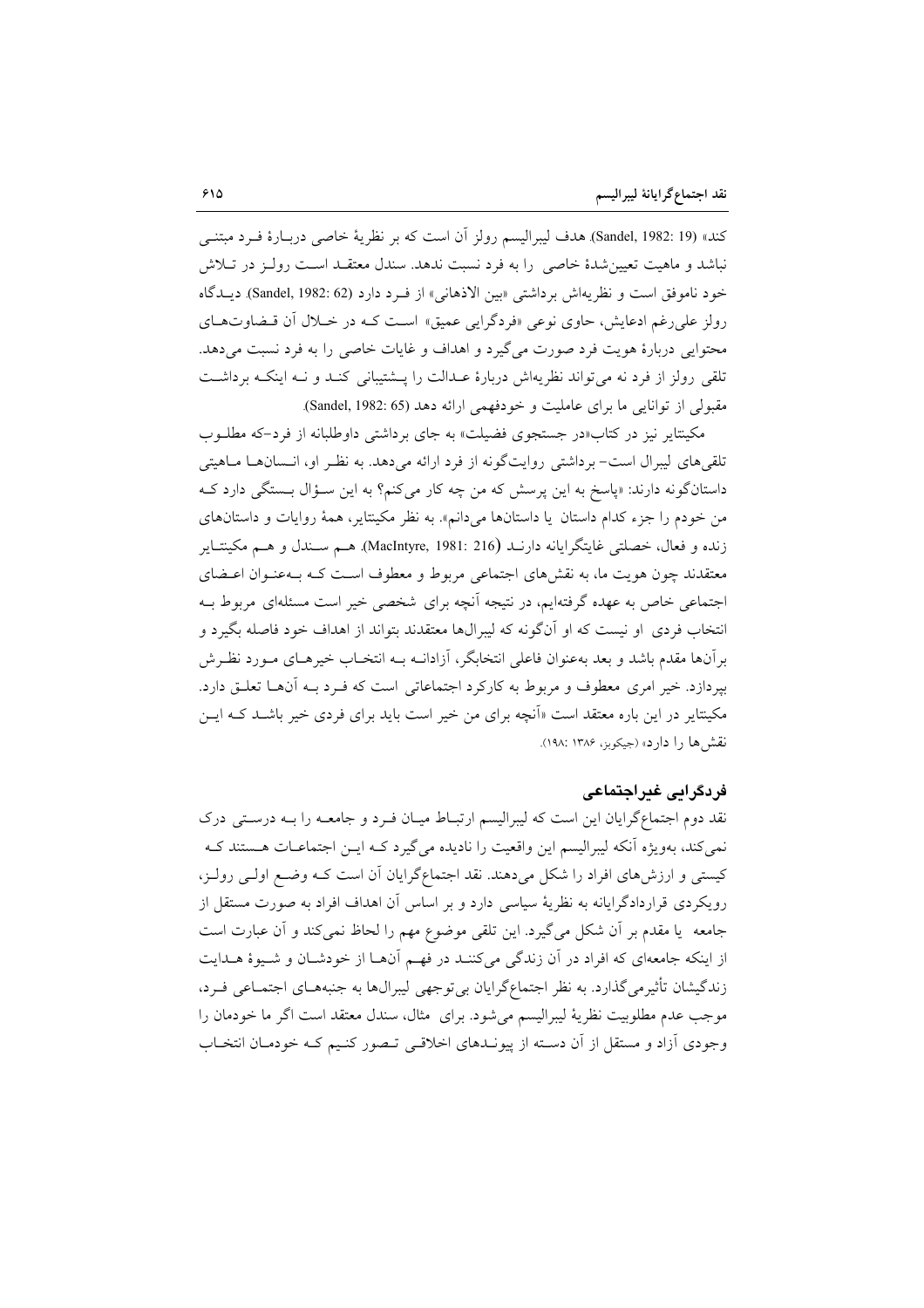نکردهایم، مجموعهای از تکالیف اخلاقی و سیاسی که تأیید و حتی بـه آنهـا افتخـار مـیکنـیم برای ما معنایی نخواهند داشت. برای مثال، می توان به تکالیف مربوط به همبــستگی، وفــاداری، حافظهٔ تاریخی و ایمان مذهبی اشاره کرد. اینها مفاهیم دعاوی اخلاقی هستند که از اجتماعات و سنتهایی برخاستهاند که ما در صورتبندی آنها نقشی نداشتهایم، اما بخشی از هویت مـا هستند. وقتی می توانیم درکی از این جنبههای اخلاقی و سیاسی خودمان داشته باشیم ک خودمان را انباشته از دعاوی اخلاقی بدانیم که خود آنها را انتخـاب نکــردهایــم. ایــن مفــاهیم نشاندهندهٔ تعلقات و وابستگیهایی هستند که بـهسـختی مـیتوان بـدون آنهـا زنـدگی کـرد (Sandel, 2009: 120). سندل معتقد است زبان فردگرایی لیبرال بهسختی می تواند تبیینی از ایس تعلقات به دست دهد (Sandel, 2009: 241).

این ایده که جامعه، بهویژه تنظیمات سیاسی آن، برونداد توافقی میان افراد است یکی از مهم ترین مضامین تاریخ تفکر لیبرال است و لیبرالهای معاصر، بهویژه رولز، نیز این سنت را به شیوههای مختلفی تأیید کردهاند. دربارهٔ فردگرایی غیراجتماعی لیبرالیسم، اجتماعگرایــان بــر دو نکتهٔ اساسی تأکید میکنند: از یک سو افراد به ناچار فهمشان دربـارهٔ خودشــان و تلقــیشــان از خير را از قالبهاي اجتماعي استنتاج مي كنند و اين موضوع اجتماعي و فلسفي مهمـي اسـت. جنبهٔ اجتماعی آن به فرایندهای جامعهپذیری و جنبهٔ فلسفی آن معطوف به عدم امکـان وجـود زبـان تفكـر يـا حيـات اخلاقـي خـارج از مجموعـهاي از تنظيمـات اجتمـاعي بـازمي گـردد. اجتماع گرایان به جنبهٔ فلسفی بیشتر توجه داشتهاند. آنها در اینجا از مبانی فلسفی ویتگنـشتاین استفاده کردهاند. انتقاد اجتماعگرایان آن است که لیبرالیسم از شیوههای مختلفی غافل می شود كه فرد از طريق آنها طفيل جامعه محسوب مي شود. از اين نظر، اجتماع گرايي بر بـه رسـميت شناختن «ریشههای» اجتماعی فهم افراد از خودشان و تلقی شان دربارهٔ چگونگی هدایت کردن زندگیشان تأکید میکند. جنبهٔ دوم نقد اجتماعگرایان، به منابع تلقیهای افـراد از خودشــان در زندگی مطلوبشان مربوط نیست، بلکه به انواع ویژهای از محتوای این تلقـیهـا مربـوط اسـت. اجتماع گرایان به این محتواها توجه و لیبرالها ازآنها غفلت میکنند. لیبرالها، جامعه را خطر و تهدیدی مشترک برای نیل به مزایای فـردی مـیداننـد، جامعـه را گردهمـایی شخـصی تـصور می کنند که افرادی آن را تعریف می کنند که منافع ذاتـی شــان بــه صــورت مــستقل و مقــدم بــر اجتماعی که عضو آن هستند. تلقی های مربوط به خیر که محتوایی جمعـی دارنـد و بـه لحـاظ ماهیتشان بر مرزهای اجتماعی تأکید دارند، خودشان بدون توجه به اینکه ابـزاری بـرای کـسب خیرهای دیگر هستند یا نه، ارزشمند محسوب می شوند. در تفکر لیبرال، این خیرهـا تنـزل داده می شود و فقط به لحاظ فردی و خدمتی که می توانند به خیرهای فردی کنند لحـاظ مـی شـوند.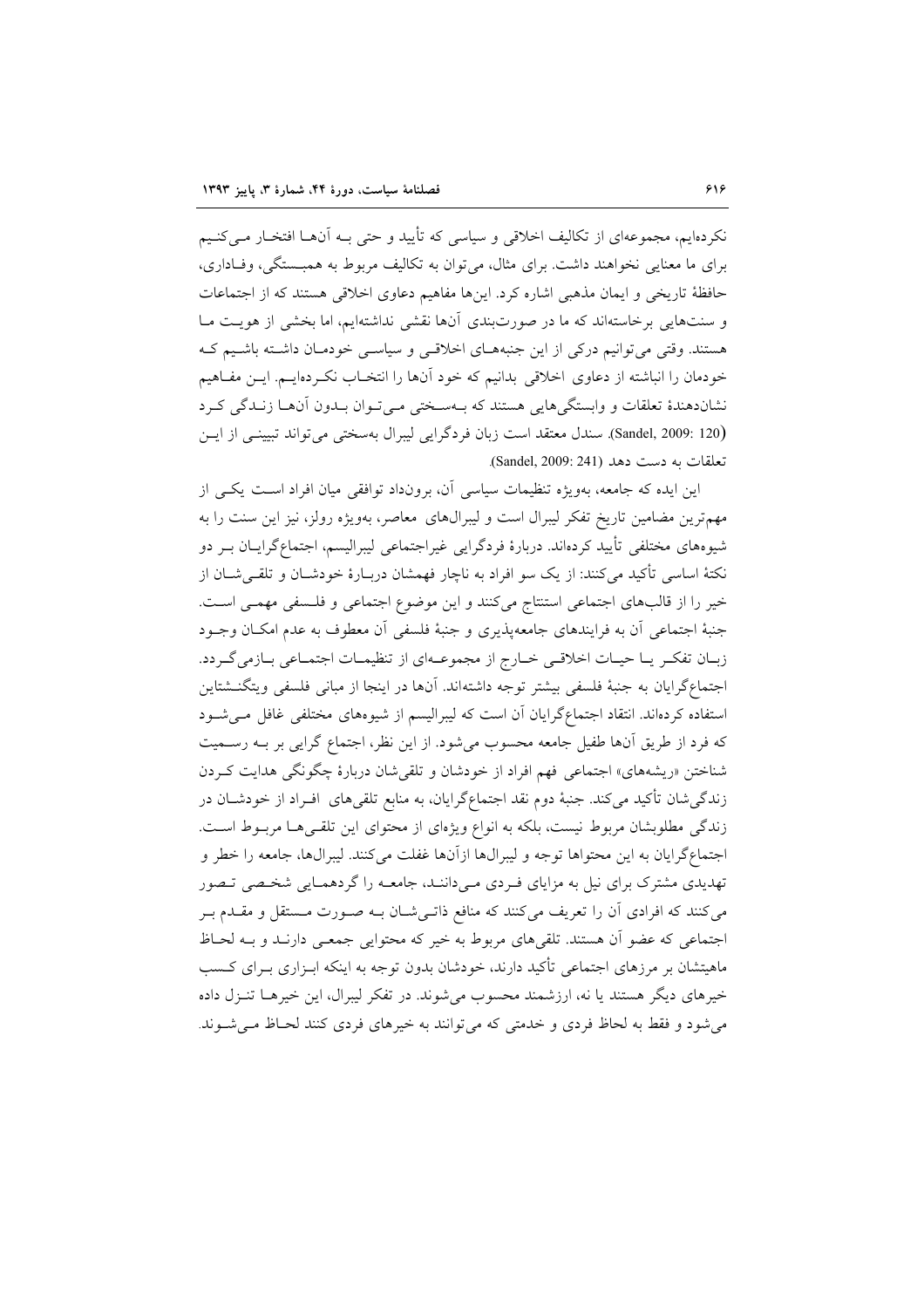(Mulhall and Swift, 1992: 13-14). در نتيجه جنبهٔ دوم انتقاد اجتماع گرايان آن است كه ليبرال ها خیرهای جمعی را نادیده می گیرند یا اینکه به ضرر آنها موضع گیری می کنند.

#### حهانشمولى

سومین موضوع منازعه میان لیبرالها و اجتماعگرایان مسئله جهانشمولی یا جزئیت است. آیـا نتايج ليبراليسم به صورت جهانشمول و بـين فرهنگـي بــه كـار مــي(ود يــا اينكــه تنظيمــات و چارچوبهای سیاسی لیبرال فقط در اجتماعات خاص و فرهنگهـای خـاص کـاربرد دارد. از لیبرالیسم معاصر و بهویژه آرای رولز می توان دریافت که دعاوی آنها جهانشمول است. رولـز معتقد است می توان مجموعهای از خیرهای اولیه راتشخیص داد که همهٔ اشخاص بدون توجـه به اينكه چه تلقى خاصى از خير دارند، خواهــان آنهــا باشــند (Swift, 2001: 154). ايــن خيرهــا شامل این موارد است: حقوق و آزادیها، فرصتها و توانمندیها، درآمد و ثـروت و احـساس فرد دربارهٔ ارزش خودش (Rawls, 1971: 54) در بحث وضع نخستین رولز نیز موضوع فراگیر و عام بودن نظرية او مشهود است. رولز معتقد است همهٔ افراد، بدون توجه به تلقى خاص خـود از خیر و ماهیت انسان، دو اصل عدالت را انتخاب خواهند کرد: «این اصول، اصولی هستند ک افراد عاقلی که در پی پیشبرد منافع خود هستند، آنهـا را در وضـع اولیـهٔ برابـری، مـیپذیرنــد تا شرایط بنیادین اجتماعشان را تنظیم کنند. بنابراین، باید نشان داد که دو اصل عدالت، راهحلی برای مسئله انتخاب است که در وضع اولیه مطرح میشود ... با توجـه بـه شـرایط طـرفهـای قـرارداد و همچنــين معرفــت، بــاور و منــافع آنهــا، توافــق بــر ســر ايــن اصــول بهتــرين راه حل براي «هر شخصي» است تا با توجه به بــديل هــاي موجــود، اهــدافش را تــضمين كنــد» (Rawls, 1971; 80)

در مقابل، اجتماعگرایــان معتقدنــد ليبراليــسم، جزئيــت و ويــژه بــودن فرهنگــي را در نظــر نمي گيرد، درحالي كه فرهنگهاي مختلف، ارزشها نهادها و اشكال اجتماعي مختلفي را ايجـاد می کنند که تفاوتها و پیامدهای خاصی را برای نظریهٔ سیاسی دارد. والزر در این زمینه معتقـد است برای اینکه فهم درستی از این که یک اجتماع چگونه باید خـودش را بـه لحـاظ سیاسـی سازماندهی کند، داشته باشیم باید به جزئیت فرهنگی توجه کنـیم (Mulhall and Swift, 1992; 19 مکینتایر هم تأکید میکند: «جایبی برای توسل به یک عدالت، همچـون عـدالت<sub>ی</sub> کـه همـهٔ افـراد معقول، با وجود تنوعِشان از نظر عقلي، مجبور باشند نسبت به آن وفادار باشند، وجـود نــدارد. درعوض، تنها عدالتي كه وجود دارد اعتقاد به اين يا آن سـنت اسـت» (MacIntyre, 1988: 346). سندل نیز بر خصوصیت فرهنگی و زمینهای فلـسفهٔ سیاسـی و بـهویـژه نظریـهٔ عـدالت تأکیـد می کند: «برای رسیدن به جامعهٔ عادل، باید دربارهٔ معنای زندگی سعادتمندانه با یکدیگر بحث و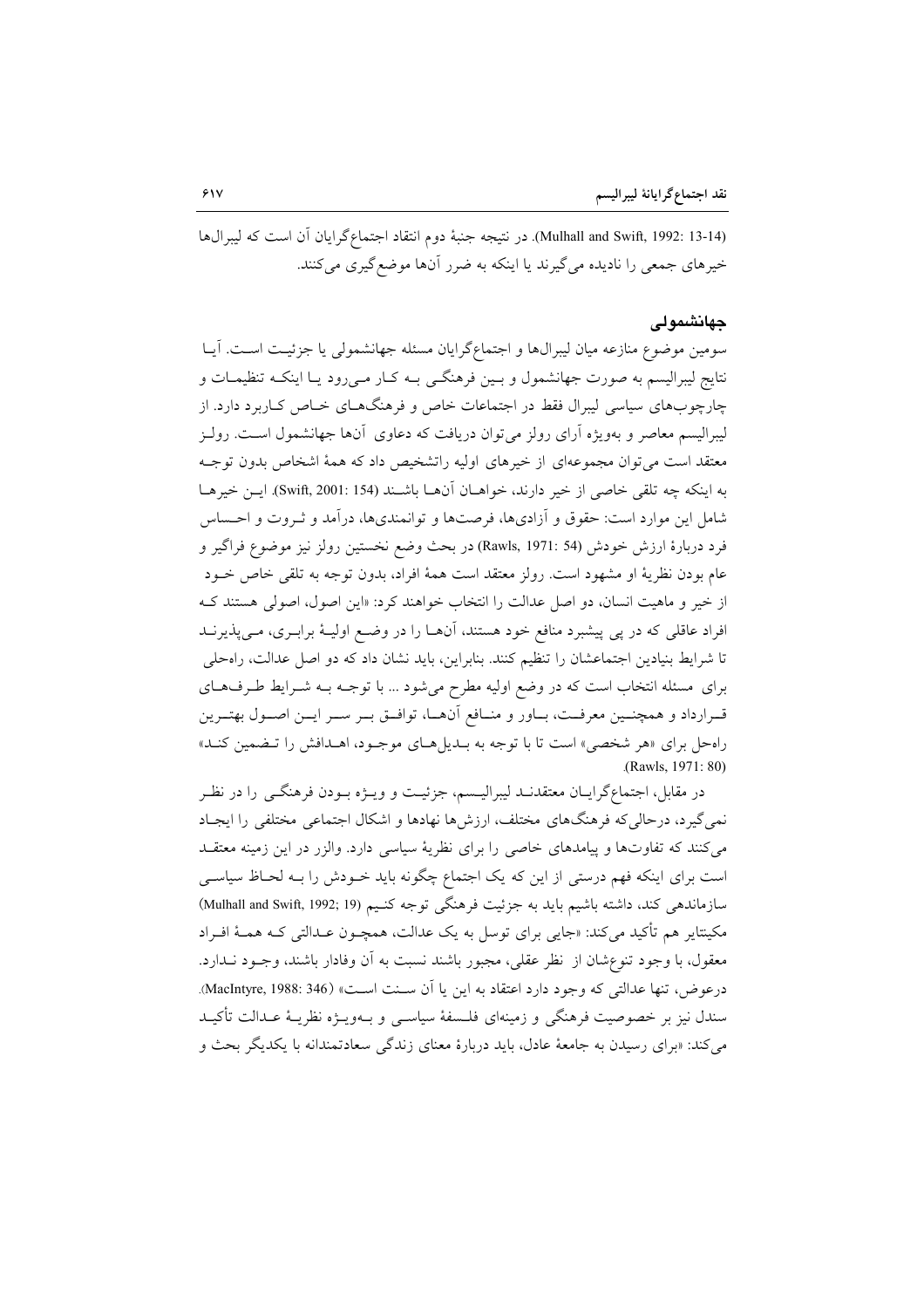گفتوگو کنیم. همچنین باید فرهنگ عمومی مطلوبی در زمینهٔ عدم توافقـاتی ایجـاد کنـیم کـه بهناچار به وجود خواهد آمد .... یافتن اصل یا رویهای جذاب است که بتوانـد هـر نــوع توزیــع درآمد، قدرت، یا فرصت را توجیه کند. چنین اصلی اگـر بتـوانیم آن را پیــدا کنـیم مــا را قــادر می سازد از جنجالها و رقابتهایی که بر سر بحث در زندگی سعادتمندانه، همـواره بــهوجـود آمده جلوگیری کنیم، اما یرهیز از این بحثها غیـرممکن اسـت» (Sandel, 1982: 172). بـر ایـن اساس، تفکر اجتماعگرا از دعاوی متکثر و زمینهمحور، بهویژه در زمینهٔ ماهیت عدالت، حمایت می کند و آرمانهای جهان وطنی و فراگیری مانند «عدالت برای همه» را رد میکند ( Thiele,  $(2002 \cdot 210$ 

## ذهني گرايي

لیبرالیسم معاصر ادعا دارد مردم میتوانند تلقیشان دربارهٔ خیر را خودشـان تبیـین، بـازنگری و پیگیری کنند. آیا استلزام چنین ایدهای این نیست که طبق تفکر لیبرال، چنین انتخابهایی بیـان بی قاعدهٔ ترجیحات است و ارزش ها و داوری های اخلاقبی ذهنبی هستند؟ آپـا ممکــن اسـت آزادی افراد در انتخابهایشان را اولویتبندی کرد و درعین حال معتقد بود که این انتخـابهـا به طورقطع از انتخابهای دیگر بهترند، همچنین معتقد بود عقل می تواند به مردم در تــشخیص زندگی های ارزشمند از زندگی های بی ارزش کمک کند؟ پاسخ بـه ایـن سـؤالات شـکل دهنـدهٔ موضوع چهارم درمعارضات اجتماعگرایان و لیبرالهاست. ارتباط لیبرالیـسم و ذهنـی گرایـی یـا شکگرایی اخلاقی واضح و قابل فهم است. اگر هیچ شـیوهٔ زنــدگی از شـیوههـای دیگــر بهتــر نیست، اگر انتخابهای اخلاقی مردم بیان ترجیحات آنهاست و بنیـاد معقـولی بـرای توجیـه دعاوی آنها دربارهٔ ارزشهایشان در اختیار نیست، آن وقت با کابوسی از نسبی گرایی اخلاقی مواجه می شویم که از لیبرالیسم نشئت می گیرد. اجتمـاعگرایـان دربـارهٔ پیامـدهای شـکگرایـی موجود در تفکر لیبرال برای جنبههای فرهنگی و اجتماعی حیات مردم در اجتماعـات مختلـف ابراز نگرانی کردهاند. در این زمینه بهویژه آرای مکینتایر در زمینهٔ عاطفهگرایی مورد نظیر است كه معطوف به جنبههاى مخرب تفكر ليبرال براى اجتماعات مـدرن اسـت ,Mulhall and Swift) 21-22 :1992). به نظر سندل نيز تلقى نادرست ليبراليسم از خيـر (ارضـاي برابـر ترجيحـات بهصورت بي قاعده و بدون توجه به ارزش آنها) موجب تنزل جايگاه اخلاقي خير و زير سؤال رفتن جايگاه عدالت شده است (Sandel, 1982: 168).

اجتماعگرایان معتقدند تفکر لیبرال موجب غرق شدن افراد در زندگی خصوصی شده است و تأکید سرسختانه بر حقوق فردی در مقابل دیگران، جوامع مدرن را تهدید میکند. اصــرار بــر حقوق فردی همراه با نسبی گرایی و شکگرایی اخلاقی موجب شده است فضای بسیار انبدکی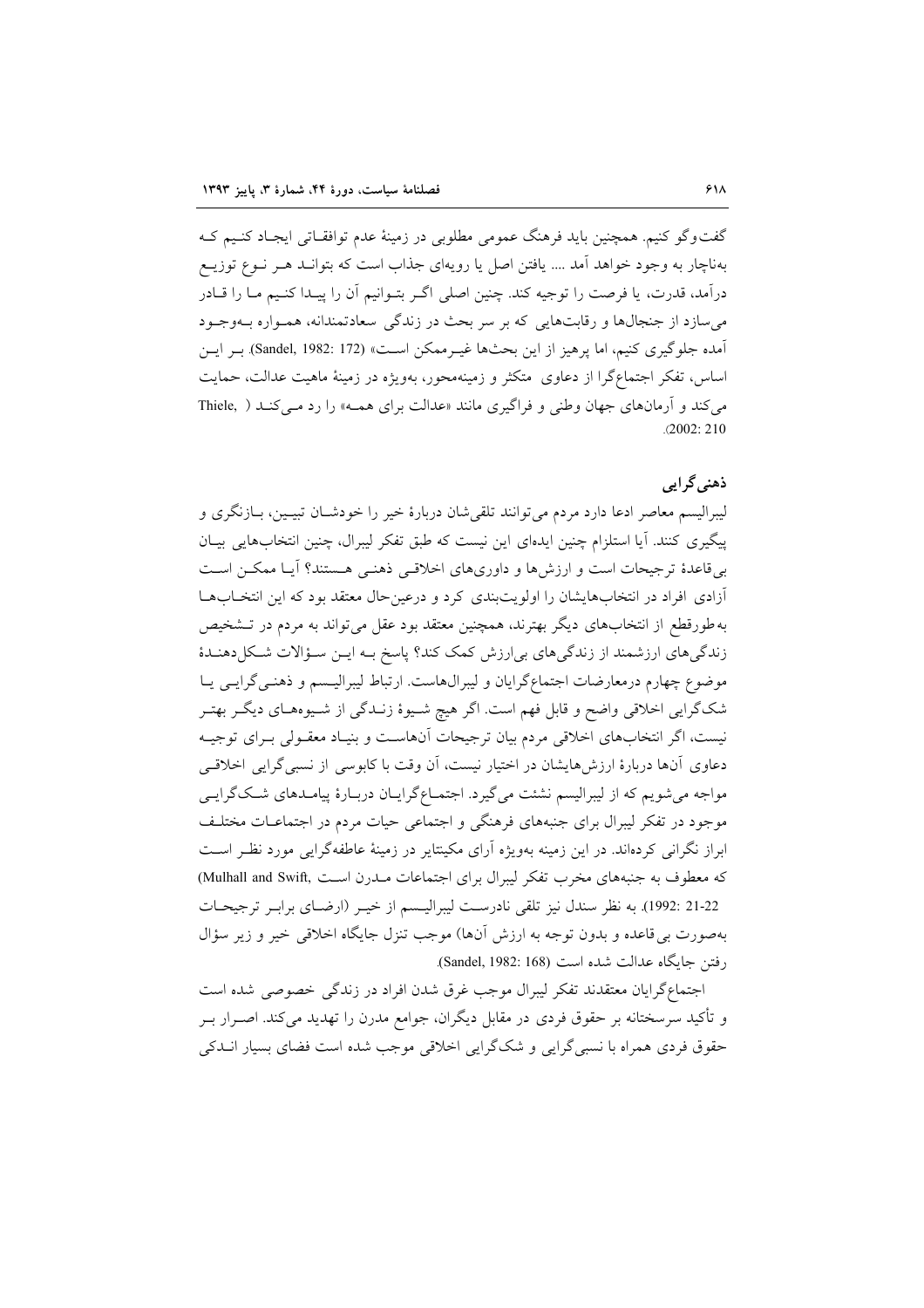برای خیر عمومی یا حتی محیط عمومی که شهروندان بتوانند در آنجا یکدیگر را ملاقات کننــد وجود داشته باشد. به قول مكينتاير، منازعه ميان مواضع اخلاقي مـورد حمايـت و درعـين حـال غیر قابل قیاس، جوامع مدرن را به جایبی رسانده است که اکنون سیاست به جنگ داخلی تبدیل شده است. بهترین راه حل در چنین شرایطی تقویت اشکال محلی اجتمـاع اسـت تـا از طریـق آنها، حيات اخلاقي و فكرى در دوران تاريكي جديد محفوظ بماند (305 :Christian, 2009).

### ضدکمالگرا**یی**

ایدهٔ اصلی «ضدکمالگرایی»ان است کـه دولـت بـه جـای انکـه بخواهـد مـردم را در زمینـهٔ زندگیشان راهنمایی کند و همچنین مفاهیمی از خیر که شهروندان انتخاب و پیگیری میکننــد را سمت و سویی بخشد، باید از این موضوعات یرهیز کند. دولت بایـد در زمینـهٔ تلقـی۵حـای مختلف از خیر که شهروندان در ذهن دارند، بےطرف باشد و فقط تـلاش کنـد چـارچوبی بی طرف فراهم کند تا مردم بتوانند درون ان انتخابهای خود در زمینه شیوهٔ زنــدگی را محقــق سازند و براي نيل به آن تلاش كنند (Mullhal and Swift, 1992: 26). نظريهير دازان سياسي ليبرال، طی دو قرن گذشته تلاش کردهاند نظریهای دربارهٔ سیاست را بسط دهند که تمایزات بنیادین و غیرقابل رفع بر سر چیستی خیر برای انسانها و همچنین چیـستی ماهیـت نهـایی انـسانهـا را بهعنوان يك واقعيت مى پذيرد. بر اين اساس، خصلت تفكر سياسى ليبـرال آن اسـت كـه ايـدهٔ پیکری یک اجتماع سیاسی که دارای خیر یا خیرهایی مشترک است را رها میکند. بـسیاری از آثار نظريه پردازان برجستهٔ ليبرال، امروزه با صراحت به اين نكته اشـاره مـى كننـد ( :Plant, 1991 74-75). در مقابل، اجتماعگرایان این ایده را نمیپذیرند و معتقدند نظریهٔ سیاسی باید به ساختن اجتماعی سیاسی معطوف باشد که ارزشهای بنیادینی که تـشکیلدهنـدهٔ خیـر عمـومی انـسان هستند، بتوانند در چنین اجتماعی شکوفا شود. اجتماعگرایان معتقدند شیوهای که لیبرال&ا، فــرد مختار وازاد را مورد تفهم قرار میدهند، مشکل جدی دارد. فرد مختار و زنــدگی دارای اختیــار نزد لیبرال۱ه، بهطورذاتی فردگراست و معطوف به نفع شخـصی اسـت و هــدفش تحقــق تلقــی خصوصی از زندگی سعادتمندانه است و به دیگران و جامعه از همـین منظـر نگــاه مــیکنــد. اجتماع گرایان معتقدند این فهم نادرست است زیــرا هــم تــصویری نادرسـت از روانــشناسی اخلاقـي عــاملان عاقــل ارائــه مــىدهــد و هــم در بهتــرين حالــت، تلقــي خاصــي از زنــدگي سعادتمندانه است و ليبرالها با نقص تعهد ادعايي خود دربارهٔ بي طرفي، از اين تلقـي خــاص حمایت میکنند. به نظر اجتماعگرایان، این تلقی از زندگی سـعادتمندانه توسـط لیبـرال۱هـا کـه اختیار جز ضروری آن است فقط یک تلقی در میان تلقیهای مختلف از خیر و سعادت است. تاکید بر فردگرایی، محصول جریانی غربی است که از جنبش روشـنفکری برامـده اســت. ایــن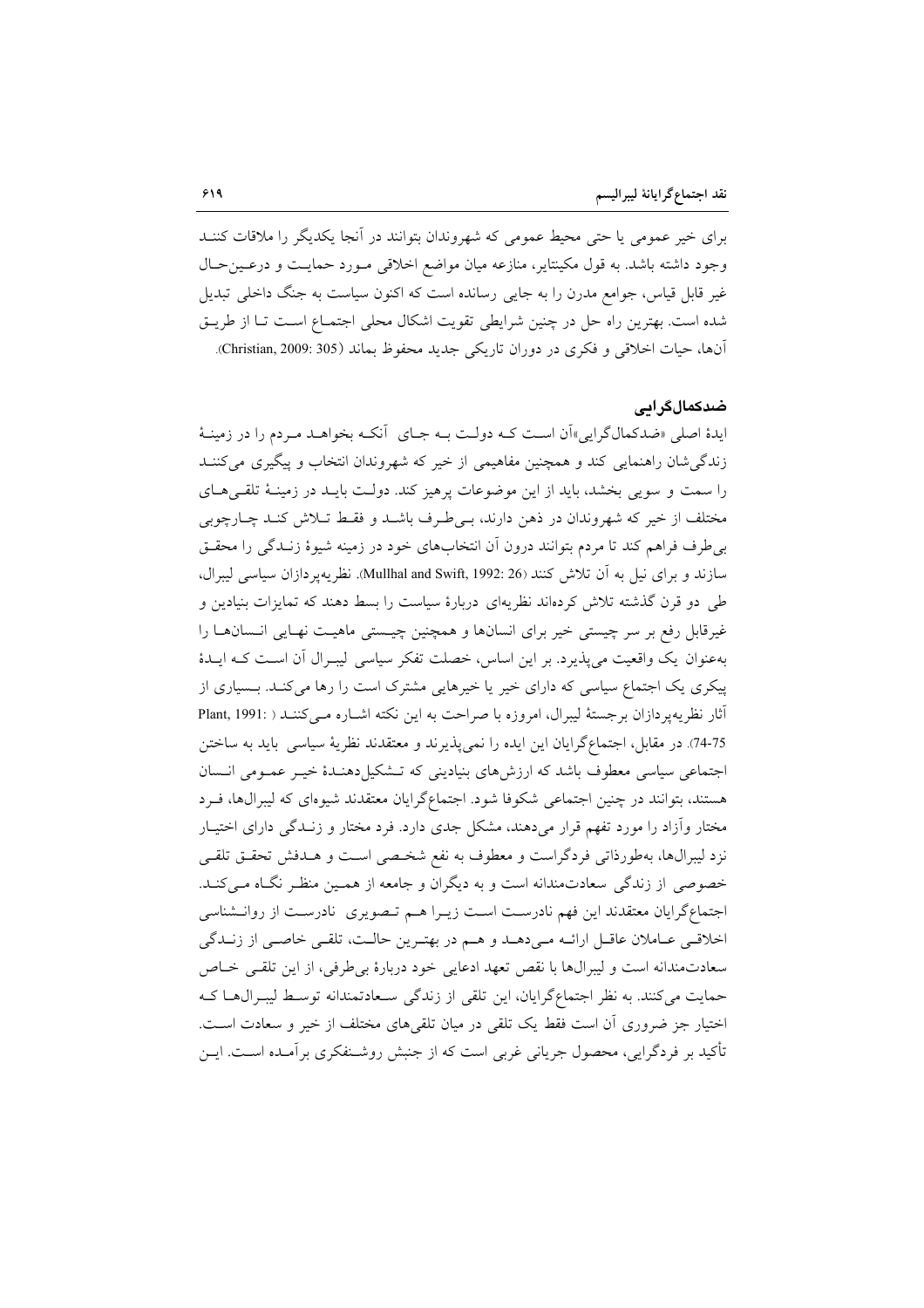جريان، سكولار، ارادهگرايانه و اتميستي است. اجتماعگرايان معتقدنـد ليبـرال1هـا ايــن تلقــي از زندگی سعادتمندانه را با خود زندگی سعادتمندانه اشتباه گرفتهاند. لیبرالها قـادر بـه درک ایـن مطلب نیستند که تلقی هـای دینـی، قبیلـهای، قـومی، یـا سلـسلهمراتبـی و اشـتراکی از زنـدگی سعادتمندانه وجود دارد كه با تلقى اختيارگرايانه بيگانه است. ليبرالها نمى توانند معتقـد باشـند دولت باید نسبت به تلقیهای مختلف از زندگی سعادتمندانه بی طرف باشد، زیرا آنان در قبـال تلقىهاى ضدليبرالي بي طرف نيستند (Kekes, 1997: 14). بـر ايـن اسـاس، تظـاهر ليبراليـسم بـه بی طرفی گمراهکننده است، زیرا دولت لیبرال به جای آنکه همچون داوری بی طرف عمـل کنـد. از فهم خاص خود دربارهٔ زندگی سعادتمندانه حمایت میکند. لیبرالیـسم بـهطـورذاتی حـاوی ادعاهایی در این باره است که حیات سعادتمندانه، حیـاتی اسـت کـه فـرد آزادانـه و مـستقل و خودمختار آن را انتخاب کرده باشد. طبق همین ایده، دولت لیبرال از برخی شیوههای زنبدگی حمایت و برخی را طرد می کند (Plant, 1991: 32). اجتماعگرایـان انتقـاد دیگـری نیـز بـه اعـای بی طرفی لیبرالیسم بهویژه بی طرفی مورد ادعای رولز دارند. رولز بهواسطهٔ درکش از عــدالت، از اولویت حقوق فردی بر خیرهای اجتماعی دفاع میکند و معتقد است این برداشت به هیچ نـوع دیدگاه اخلاقی جامع و فراگیری متکی نیست. در مقابل، اجتماعگرایان معتقدنـد دیـدگاه رولـز دربارهٔ وضع اولیه به تلقی اتمیستی از «خوداتکا» اشاره دارد، بدین معنا که فـرد در وضـع اولیـه می تواند خود را از اهداف و تعلقات و آمال اجتماعاتی که بخشی از آنهاست جـدا و منفـرد سازد و آنگاه دربارهٔ اصول مربوط به عدالت برای توافق فراگیر تصمیم بگیـرد. چنـین فرضـی، برداشتی خاص از ماهیت بشر را درون خود جای داده است. در نتیجه، دفاع رولز از لیبرالیـسم که ادعا دارد مستلزم دیدگاه اخلاقی فراگیری نیست، حاوی نوعی وجودشناسی اتمیستی دربارهٔ ماهیت انسان است. بر این اساس، اجتماعگرایان، این دیدگاه لیبرال را که دولت می تواند و باید در برابر تکثر موجود در جامعهٔ مدرن در زمینهٔ برداشتهای رقیب دربارهٔ خیر بـی طـرف باشــد نقد می کنند (Oneill, 1997: 24-25).

#### نتىحە

انتقاد اجتماعگرایان از لیبرالها این است که آنها تصور نادرستی از ماهیت بشر یـا بــه عبــارت دیگر مفهوم فرد ارائه میدهند. این تصور نادرست که در تلقی لیبرال&ا از انسان آزاد و مختار و مقدم بر اهداف و غایاتش متجلی میشود موجب شده است برداشت نامتناسبی از اجتمـاع و دولت ارائه شود. منشأ تأكيد ليبرال\$ا بر ضرورت بي¢رفي و ضدكمالگرايي دولت آن است كه به اشتباه تصور می کنند می توان با کنارگذاشتن موضوعات مربوط به خیر و سـعادت، برداشـتی از فرد یا «خود» ارائه کرد که مبتنی بر هیچ نظریه یا قضاوت اخلاقی در بارهٔ ماهیت بشر نباشـد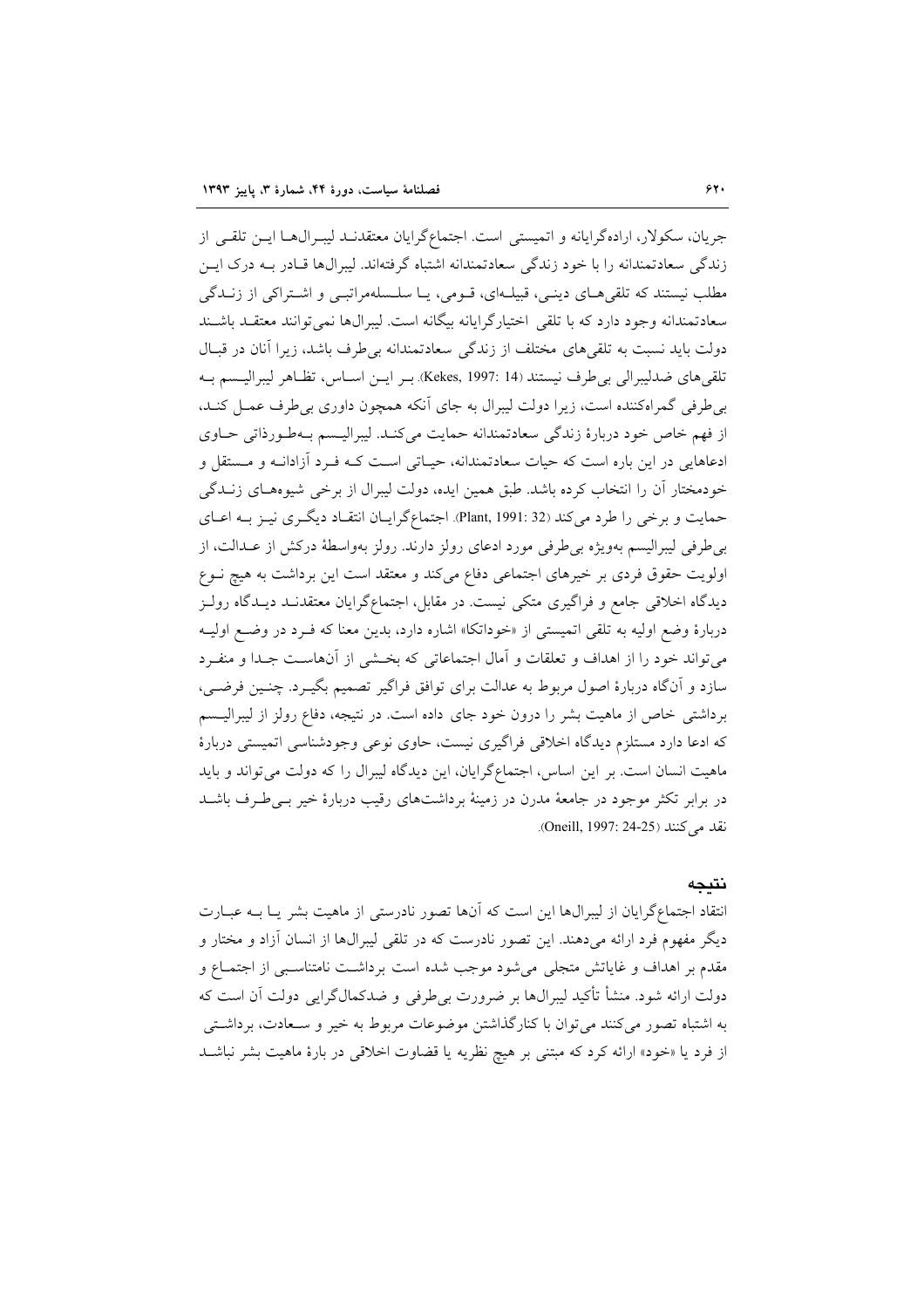و از این طریق بتوان از اختلافات موجود در عرصهٔ اخلاق و خیر پرهیـز کـرد. اجتمـاعگرایـان معتقدند فرد را نمي توان بدون در نظر گرفتن زمينه و متن فرهنگي و اجتماعي كه فرد بخشي از آن است تصور کرد. همانگونه که زبان و فلسفه زمینهمحور است، مفهوم فـرد و خـود نیــز در زمینههای بسیار متفاوت فرهنگی تبیین و تعریف می شود. اجتماعگریان ایــن ایــدهٔ مهــم کــه در تعارض با گفتمان ليبرال بهويژه از نوع كانتي آن است را از مباني نظري و فلسفي ويتگنــشتاين دوم برگرفتهاند. ازآنجاکه فرد زمینهمحور است، نمیتوان برای او ویژگیهای جهانـشمول ارائـه ک د. اجتمـاعي بـودن «خـود» موجـب مـي شـود کـه نتـوان او را از ويژگـي هـاي فرهنگـي و اجتماعی اش جدا کرد و قواعدی بی طرف و غیرمرتبط با برداشتی از خیر و سـعادت بـرای بنـا نهادن اجتماعات سیاسی ارائه کرد. نظریهٔ سیاسی باید بـه سـاختن اجتمـاعی سیاسـی معطـوف باشد که ارزشهای بنیادینی که تشکیلدهنـدهٔ خیـر عمـومی انـسان هـستند، بتواننـد در چنـین اجتمـاعي شـكوفا شـوند. سياسـت و سـعادت از نظـر اجتمـاع\$ريـان بـر خــلاف ليبـرال1مـا، تفکیکناپذیر هستند. موضوع اصلی اختلاف اجتماعگرایان با لیبرالها در برداشتی است که هـر یک ازآنها از فرد ارائه میدهند. از میان اجتماعگرایان مایکل سندل، بیشترین تمرکز خود را بر نقد برداشت لیبرال از «خود» قرار داده است و ازاین رو می توان برای او در میان اجتمـاعگرایـان جایگاهی محوری قائل شد. اهمیت انتقادات اجتماعگرایان زمانی آشکارتر می شود کـه بـدانیم یس از طرح این انتقادات، آرای اندیشمندان لیبرال به میزان قابل توجهی برای پذیرش برخی از انتقادات اجتماعگریان تغییر کرد. بر اثر این انتقادات رولز از ادعـای جهانــشمول بــودن نظریــهٔ عدالتش دست برداشت و آن را معطوف به اجتماعـات مــدرن غربــي دانــست. رولــز همچنــين پذیرفت دولت می تواند در برخی موارد بـه شـیوهای کمـالگرایانـه عمـل کنـد (Rawls, 1993). همچنین، ایجاد لیبرالیسم کمالگرایانه را میتوان از تأثیرات نقد اجتمـاعگرایانــهٔ نظریــهٔ سیاســی لیبرال دانست (Swift, 2001) اهمیت اجتمـاعگریـان تـا آنجاسـت کـه بـسیاری از نویـسندگان اجتماع گرایی را یکی از جدیـدترین رویکردهـا در فلـسفهٔ سیاسـی و بـهویـژه نظریـهٔ عـدالت دانستهاند (Plant, 1991; Sterba, 1999; Swift, 2001؛ هميتن، ١٣٨٠؛ جيكويز، ١٣٨۶؛ دلاكامياني، ١٣٨٢).

## منابع و مآخذ الف) فارسى

١. حسینی بهشتی، سیدعلیرضا (١٣٨٠)، بنیاد نظری سیاست در جوامع چندفرهنگی چاپ اول، تهران: انتشارات بقعه. ۲. جیکوبز، لزلی ای(۱۳۸۶)، درآمدی بر فلسفه سیاسی نوین: نگرشی دموکراتیک به سیاست، ترجمه مرتضی جیریایی، چـاپ اول، تهران: نشرني.

۳. دلاکامپانی، کریستیان (۱۳۸۲)، فلسفه سیاست در جهان معاصر، ترجمه بزرگ نادرزاده، چاپ اول، تهران: انتشارات هرمس. ۴. همپتن، جين ( ۱۳۸۰)، فلسفه سياسي، ترجمه خشايار ديهيمي، چاپ اول ،تهران:طرح نو.